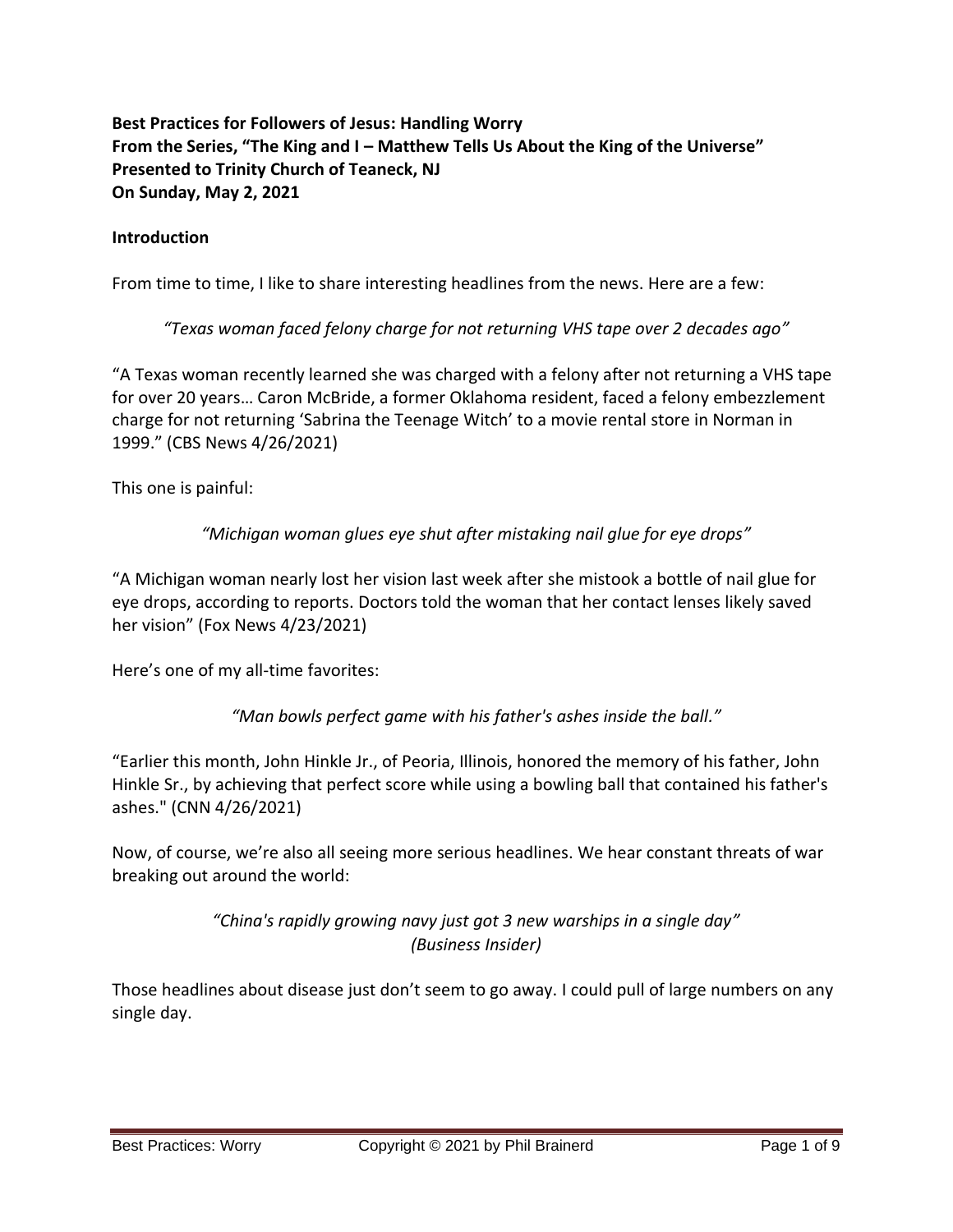Back in 2016, I saw a headline in the New York Times that pretty much sums up how a lot of people feel:

# *"Feeling Let Down and Left Behind, With Little Hope for Better"* (New York Times, May 25, 2016)

So, we get daily reports telling us that:

- We're in an epidemic. And other diseases are still around You can still die from a heart attack.
- Wars are breaking out around the world.
- Life for some is hopeless.

Now, what is the response of the average person when they see headlines like these? Well, I think it's pretty normal to get worried. What happens when people get worried? More headlines, of course!

*"Study shows that worry is a major factor in heart disease"*

So now we're worried about being worried! I'm not going to read more because you've seen them all. It seems like every week someone does a study to demonstrate: 1) That people are worried, 2) that worry is bad for your health and 3) that all you need to do to cure your worry is follow the simple steps in the article.

Now, of course, there is an easy solution to all of this. You can write a song.

Here is a little song I wrote You might want to sing it note for note Don't worry be happy In every life we have some trouble When you worry you make it double Don't worry, be happy. ("Don't Worry – be happy" by Bobby McFerrin)

So, how do you overcome worry? According to the song, just don't do it! And this works, right? Well, for many people, no. You can pack up your troubles in your old kit bag and smile, smile, smile for a little while. But then the worry has a funny way of coming back.

How about some other solutions? You can try to entertain worry away. They say that Hollywood and Broadway made their first big starts during the great depression of the 1930's because people wanted to escape their worries. You go to the show and you have a good laugh.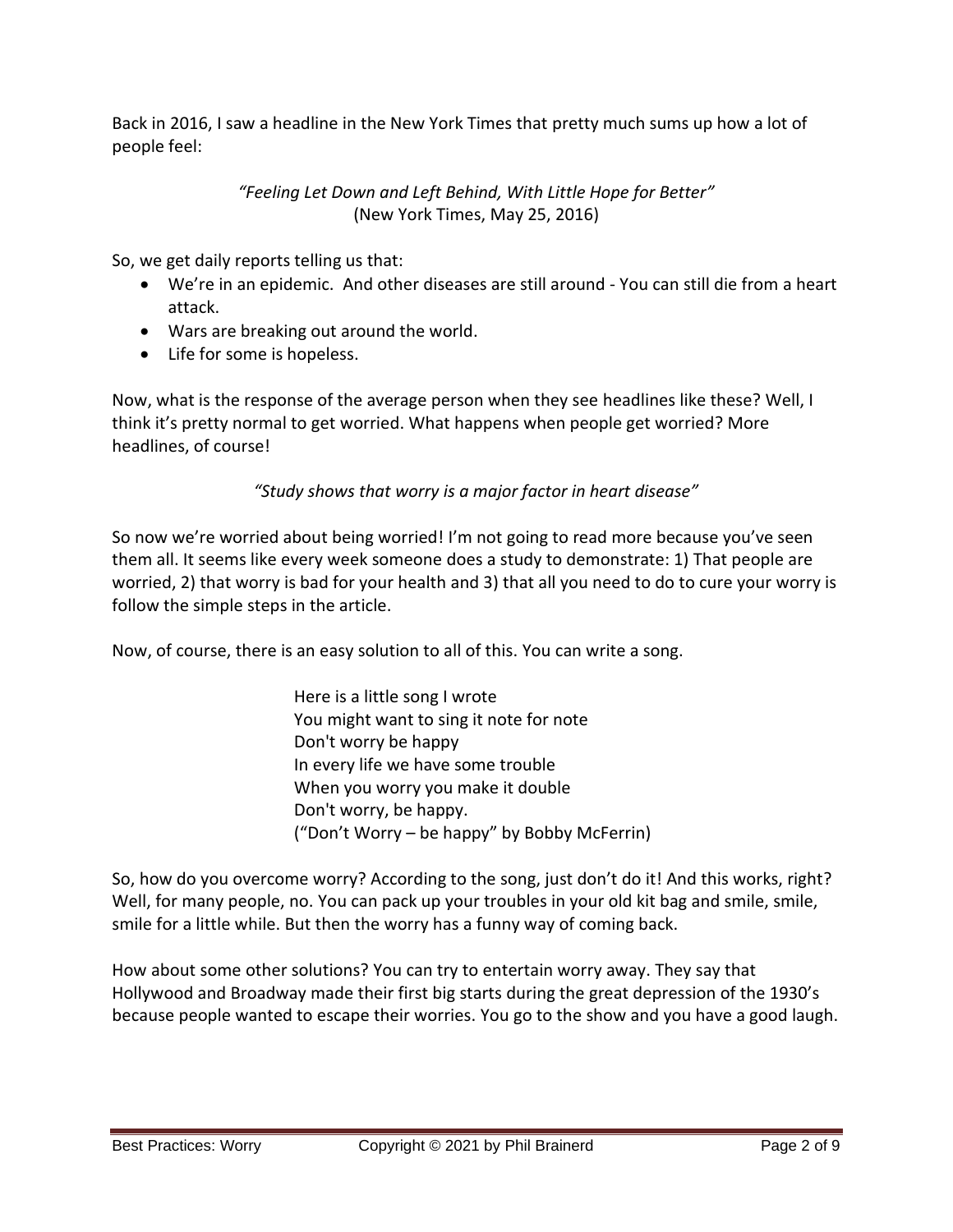Another way to handle worry is to attempt to anesthetize it away with drugs and alcohol. You can try to party it away with all kinds of pleasurable experiences.

Maybe you can try to read it away with a long line of self-help books in the local bookstore. I went to amazon.com and entered the word "worry". I got over 40,000 Results. That was just Amazon – when I went to Google, I got 996 thousand.

It seems there are lots of people out there who are worried. You know something? This has been going on for a long time. Two-thousand years ago, in the days when Jesus walked the earth, people were worried, too. Jesus had some things to say to his friends who were worried. We're going to find that the advice that Jesus gave to his friends almost 2000 years ago is just as relevant now as they were back then. Let's read.

"Therefore I tell you, do not worry… (Matthew 6:25)"

There you go! The way to handle worry is: Just don't do it! Jesus is going to jump on the bandwagon with Bobby McFerrin and start to sing. Right? Well, no. But there's a reason I stopped here. There is a reason that all the songs make money and all the films from Hollywood sell tickets and all the self-help books sell in the bookstores - There is a germ of truth in them.

We're going to see that overcoming worry does involve a decision. In fact, several. Do you think it's possible to decide to stop worrying? This is important: *Jesus seems to think so.*

As we read what Jesus has to say on this topic, we'll find that some of it is very practical. Many of the secular books we read can be practical, but what Jesus has to say is different. What makes Jesus different? *He gives us a reason.* He doesn't just tell us *what* to do – he gives us a "*because*". And it's a big "because".

### **I. Understand Why You Shouldn't Worry**

To get us started, we need to understand why we shouldn't worry. Jesus tells us as we read more:

### Matthew 6:25-26

25 "Therefore I tell you, do not worry about your life, what you will eat or drink; or about your body, what you will wear. Is not life more important than food, and the body more important than clothes? 26 Look at the birds of the air; they do not sow or reap or store away in barns, and yet your heavenly Father feeds them. Are you not much more valuable than they?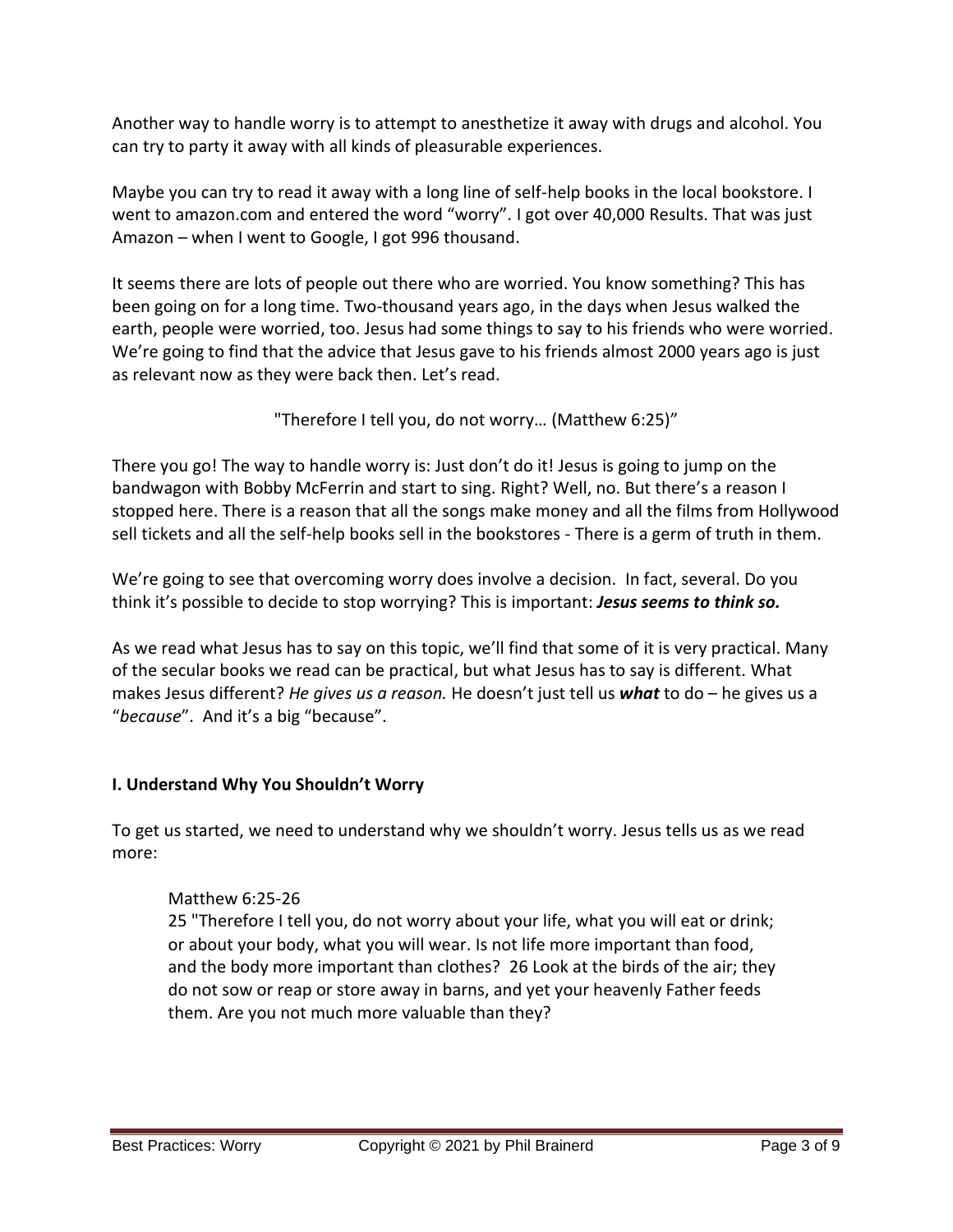Do you ever wonder where all the birds come from? There are lots of them. One study put the number of birds in the world at anywhere from 200 to 400 billion. (GASTON K.J.1; BLACKBURN T.M.2 Source: Biodiversity and Conservation, Volume 6, Number 4, 1997, pp. 615-625(11))

What I want to know is: *How do those birds always find my windshield!?*

There is no shortage of birds. Some are pretty. Some sing beautiful melodies. Some hit our windshields with messy stuff. Listen to this: There is a mechanism put in place by God that feeds them all.

And you know what? Jesus says that you are much more important than they. That's the "because". You don't have to worry because you are highly valued by God.

If you ask Bobby McFerrin why you shouldn't worry he'll just say "well, because you shouldn't! - Don't worry, be happy!" The Greek philosopher Plato said it in a more philosophical way: "Nothing in the affairs of men is worthy of great anxiety." Do you understand what he's saying? You shouldn't worry because nothing really matters. Freddie Mercury and his band "Queen" sang it in the song "Bohemian Rhapsody" - "Nothing really matters; nothing really matters to me."

This thinking is at the core of most self-help plans. I'm not sure if Bobby McFerrin or Freddie Mercury or even Plato let themselves see the implication of this: If nothing really matters, then *YOU* don't really matter.

If you ask Jesus why you shouldn't worry, he answers "because you *matter*." You are highly valued by God.

With this as the foundation, Jesus can give us practical advice with this "best practice".

# **II. Identify what makes you worry.**

It helps if we can identify what makes us worry. In Jesus' day, people were worried about things. Jesus defined what they were worried about. Don't worry about your life – what you will eat or drink. Don't worry about your body – the clothes you will wear. Is not life more important than food, and the body more important than clothes?

In those days, people would say "I don't know if I'll have enough food". Today we don't always get this because we live in a land filled with food. We have supermarkets and convenience stores and restaurants. We have a whole isle in the supermarket for pet food!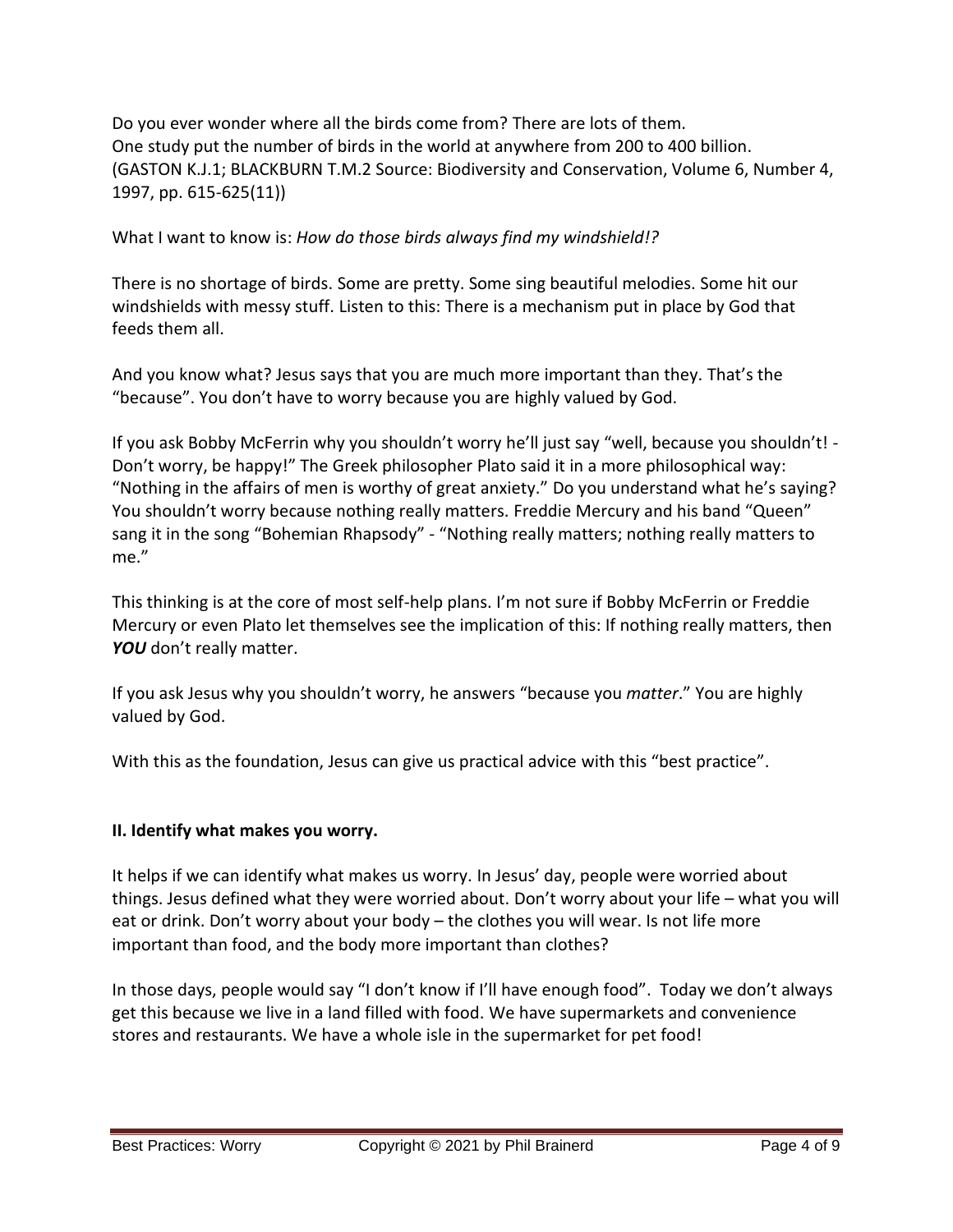We've discussed this several times in this series: In those days, many people got just enough food to make it one day. To fail to get food for just a few days could possibly put you in danger. Food was a matter of life and death.

I'd like to suggest that the question of whether you live or die is pretty important! Understand this: Because you are valuable, it's pretty important to God, too. Jesus says, "look at the birds. - God feeds them."

When God tells us that he feeds the birds, it's not so much that He's thinking about them as an individual group of creatures. *He's giving us a stepping stone to consider the fact that He is in control of all nature.* The fact that the birds never seem to go away is a tribute to the fact that God has for millennia controlled all of the events of the universe. In one place in the psalms we're told, "He calls the stars by name" (Ps 147:4). The God who controls the courses of the stars can control whether or not the birds get fed every day. And he can control whether you get fed every day. And he says he will, because you are valuable to him You are more valuable than all the birds on the planet.

In the world of Jesus, people might have said, "I'm worried because I may not have clothes". Again, today, we have lots of clothes. In those days, most people had only one set of clothing. In that society a great number of people just lived outside. Having a cloak, or something that to us would be as simple as a small blanket to wrap around yourself meant that you wouldn't be exposed to the cold and the wind.

Jesus identified the things that people of his day worried about. So, why not do that for yourself? Ask yourself some questions:

- What do you worry about?
- Why do you worry about it?
- What do you lose if you don't get it?
- Most important: Which of the things that you might lose is outside of God's power to supply if he thinks you need it?

We are valuable to God, so he will give us what we need - Whether food, or clothing, or protection. And he will often give us much more.

# **III. Realize that worrying is a behavior rather than an emotion, and that it's an unprofitable behavior.**

The next part of this best practice is to realize that worrying is a behavior rather than just an emotion - And, it's a very unprofitable behavior.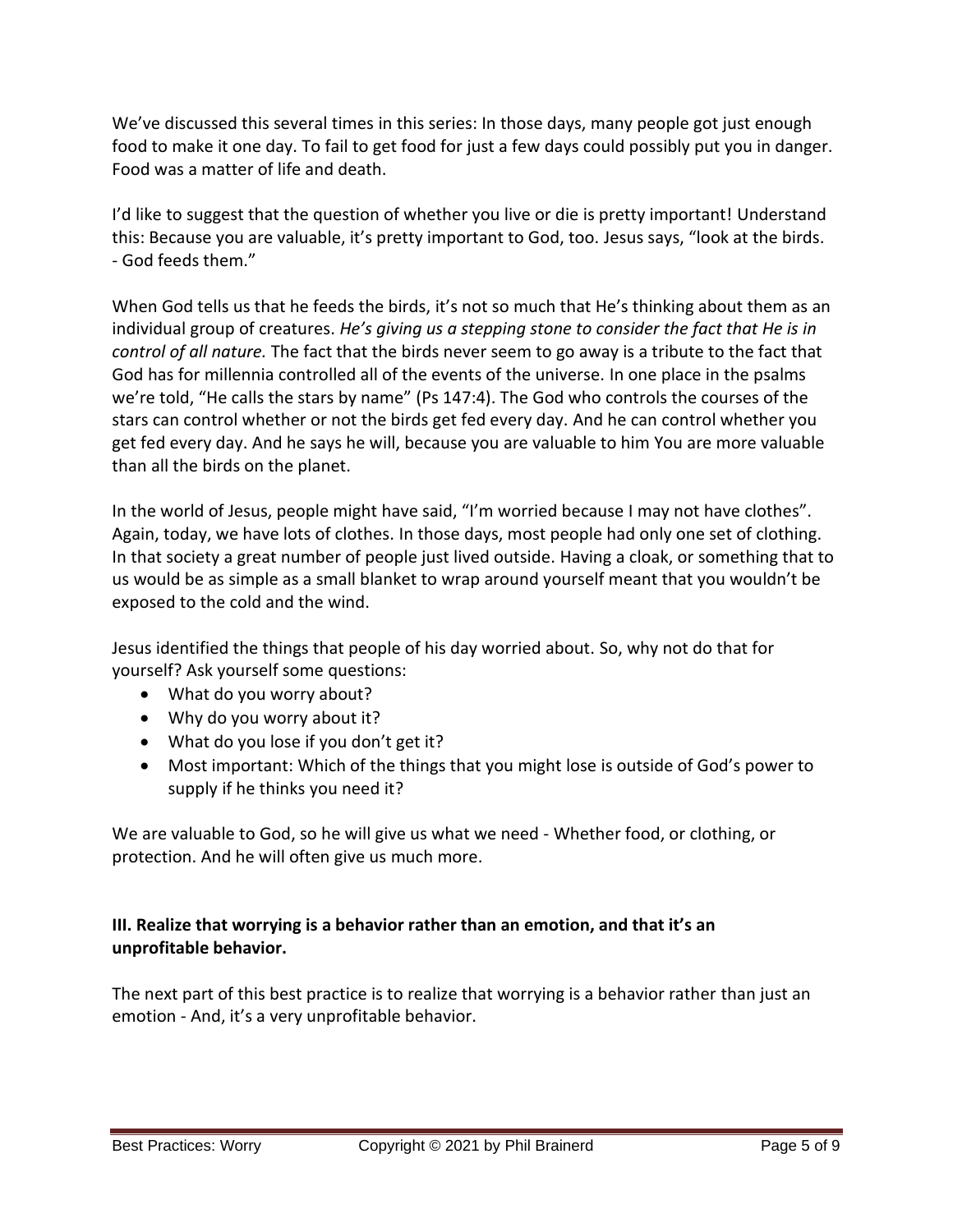Let's read more:

Who of you by worrying can add a single hour to his life? (Matthew 6:27)

A quick note: Some translations, such as the KJV say "…add a cubit to your height". That's the literal word for word translation, but what Jesus is referring to is lifespan.

In other words, Jesus is encouraging his friends to stop and ask, "What does worrying accomplish? Does worrying add any time to your life? A wise man once said, "Worry is like sitting in a rocking chair; it gives you something to do, but it doesn't get you anywhere."

Now at this point, we need to make a distinction: There is legitimate concern, and there is legitimate emotion, and then there is what Jesus is calling worry. Let's talk about those things.

Let's say that a parent sends a child off to a friend's birthday party. A trusted friend who is also a parent is going to drive the child along with theirs. The trusted friend says that they will return the child at 4:00 PM. 4:00 PM rolls around and neither the trusted friend nor the child is not back. Somewhere between one minute and one-half hour later, that parent is on the phone, because they are *concerned*. That's legitimate concern.

Sometimes though, we experience more long-term stresses. Perhaps we get hints that our job is not secure. In response, we sometimes develop a long-term, grinding fear. Sometimes it gets debilitating. Worry is when our fears get out of control and they just spin on and on. They actually prevent us from dealing with our situation.

Jesus tells us to ask, "What is this going to accomplish?" In doing so he is telling us that we have a choice in the matter. We are not victims of our emotions and our attitudes. *We can choose.*

Legitimate concern leads to action. Are you concerned about your job? Legitimate concern might lead you to ask around to make sure that your concerns are justified. If your concerns are justified, legitimate concern might lead you to polish your resume. Legitimate concern might lead you to evaluate your expenses to make sure you're living within your means and that you're putting some money in the bank.

The world tells us only that we should get control of ourselves because worrying is not productive. The problem is: That's where it stops for them. *Jesus tells us that we should make the decision to stop worrying because we are highly valuable to God, and he is able and willing to help us.* Legitimate concern should lead us to pray and ask that God would protect us and provide for us.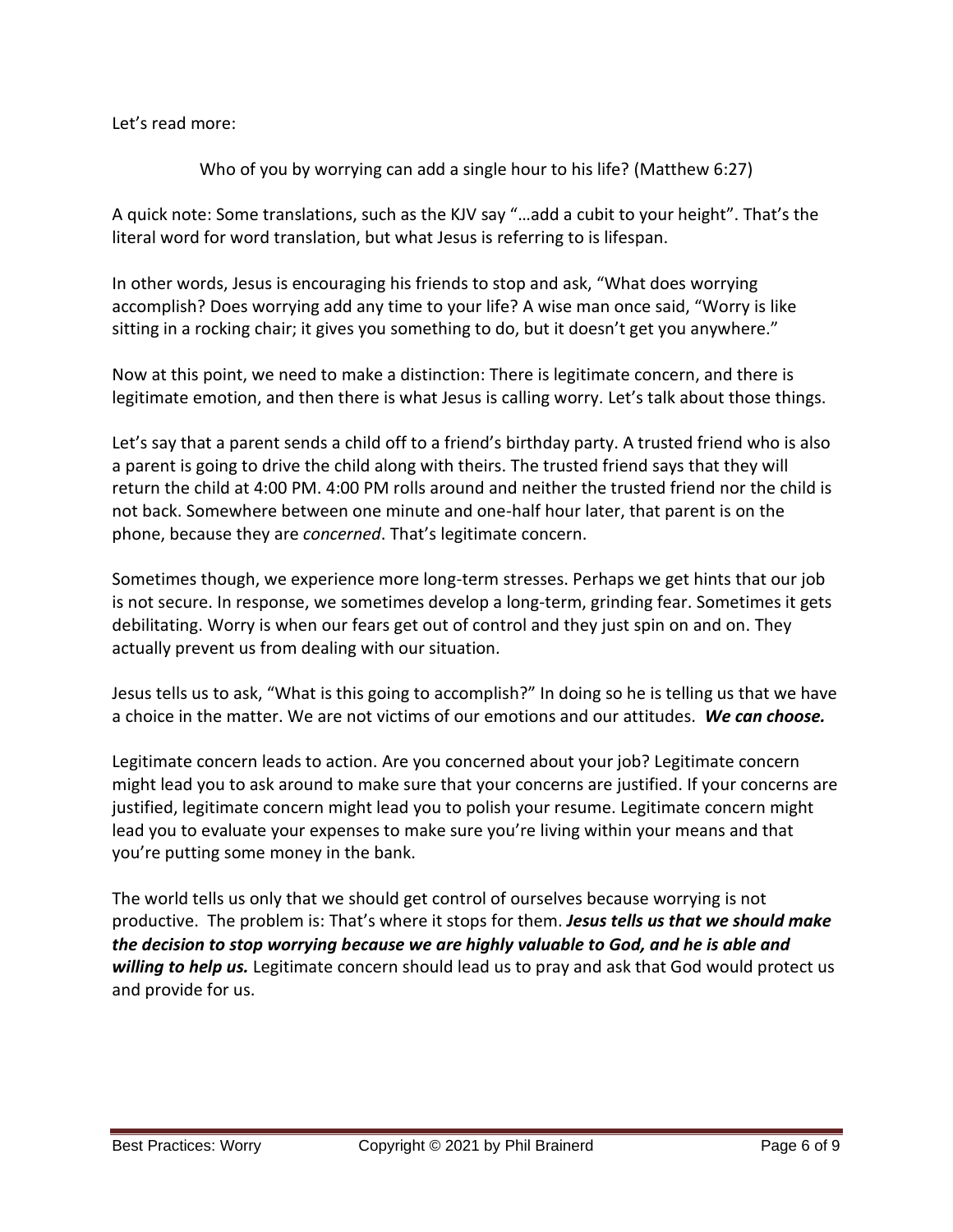Along the way, we can learn another important point:

### **IV. Realize just how valuable you are.**

Now, if we're valuable, we might ask: *How valuable are we?*

Jesus gives us the answer:

28"And why do you worry about clothes? See how the lilies of the field grow. They do not labor or spin. 29 Yet I tell you that not even Solomon in all his splendor was dressed like one of these. 30 If that is how God clothes the grass of the field, which is here today and tomorrow is thrown into the fire, will he not much more clothe you, O you of little faith? (Matthew 6:28-30)

Solomon was the richest and most powerful King of ancient Israel. It was said that there was so much gold in Jerusalem during the reign of Solomon that silver was not considered valuable. And yet, Jesus says, grass is better dressed than Solomon in all his glory. The grass of the field is surrounded by beautiful flowers. In ancient Israel, when flowers and grass got old, they were gathered and burned to cook food. Here one day, gone tomorrow. Jesus says, if God treats such impermanent things in this way, how much better will he treat his followers.

Then he gives a small rebuke, a small kick: "O you of little faith"

### **V. Have faith and seek that which is truly valuable.**

Based on everything he just said, Jesus tells us to have faith - And to seek that which is truly valuable. Seek that which is eternal.

31 So do not worry, saying, 'What shall we eat?' or 'What shall we drink?' or 'What shall we wear?' 32 For the pagans run after all these things, and your heavenly Father knows that you need them. 33 But seek first his kingdom and his righteousness, and all these things will be given to you as well. (Matthew 6:31-33)

God promises us that if we seek Him first and foremost, we will have everything that we truly need.

Now, we have to make an important point here. Jesus refers to a group of people called "pagans". In its simplest meaning, that refers to people who don't believe in the God described in the Bible. Other translations say "gentiles", or "other nations."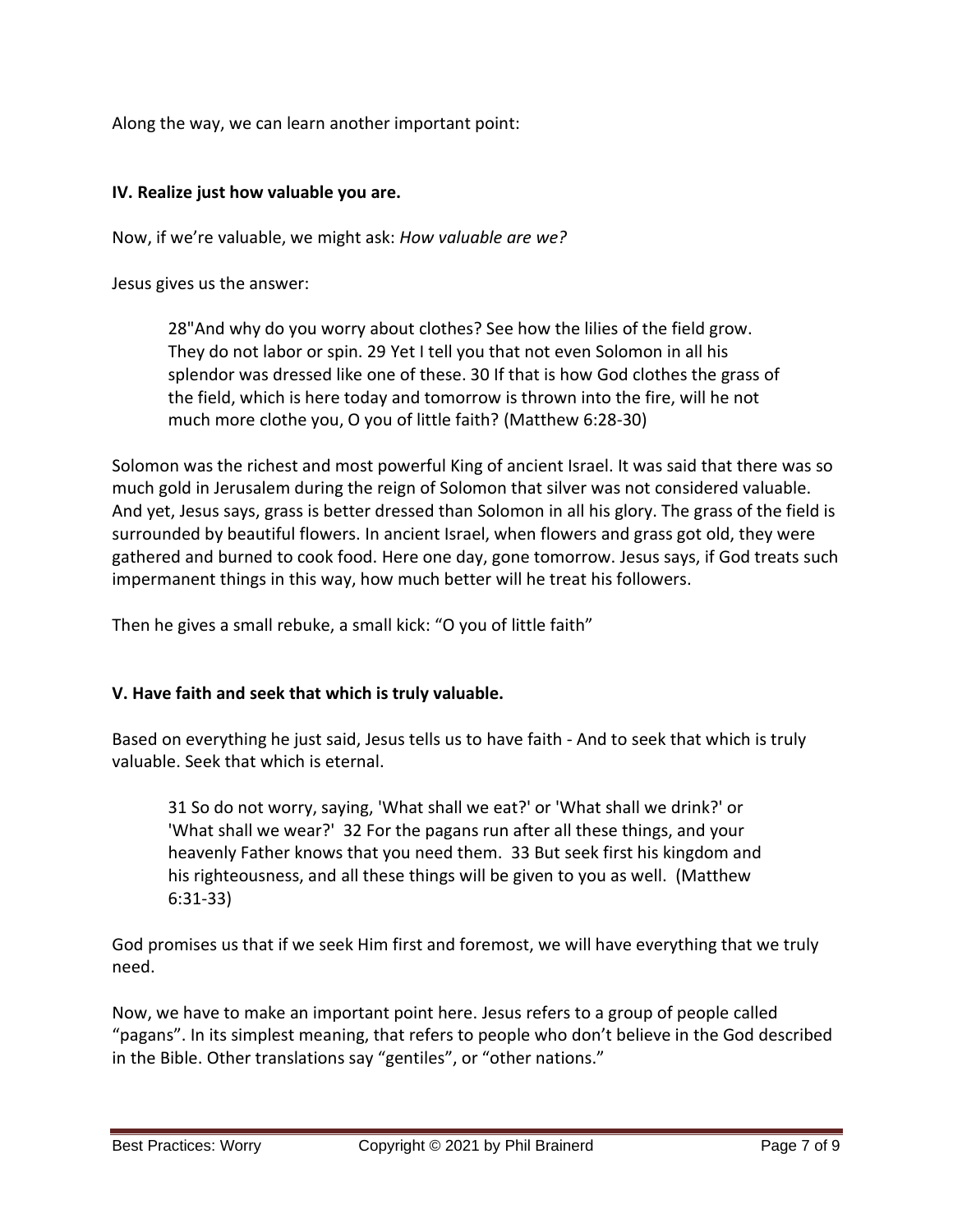Nowadays, we don't like to use words like "pagan". It sounds unkind to our modern ears. We prefer to use words like "other world religions" and "other world views".

Well, Jesus used the word "pagan". If you don't like that, I guess you'll have to take it up with him.

You see, people are one of two things. Either you choose to believe in the God described by Jesus and the Bible, or you don't. If you choose to believe, you receive many benefits. Among those benefits: you can stop worrying. If you choose otherwise, you still receive *some* good things. For example, we're told in another place that God sends his rain on the righteous and unrighteous. But beyond that, there are no guarantees.

### **What is life for a "Pagan"?**

Many people believe there are lots of gods. These beings control our universe. They're hard to live with, because they act in strange ways. The gods have trouble making up their minds. One minute, they like you. The next, well, you had better watch out! Sometimes they get into fights, and humans get stuck in the middle. The way to keep yourself in good favor with the gods is to buy them off. You offer sacrifices of all kinds with the hopes that the gods will be pleased. Problem: You never quite know when you've given enough. So, you never know when you might make the gods angry. Life is like living on a rat's wheel – you keep giving and giving and giving, but you never know when you're done.

Some people think the God of the Bible works that way. Those people live a life of constantly striving to do good things. But they still worry that it's not enough. That's called pursuing your own righteousness. Fortunately, that's not how God works at all.

That's why Jesus tells us to seek God's righteousness, not our own. When people accept the sacrifice of Jesus Christ through faith, God not only forgives their sins, but he then goes on to give us the righteousness of Christ. We're told that we are clothed in this righteousness. And that's enough. So, we never have to worry again - About anything. We don't need to worry about losing God's love or our place in eternity.

### **Here's some final advice from Jesus on this topic:**

Therefore do not worry about tomorrow, for tomorrow will worry about itself. Each day has enough trouble of its own. (Matthew 6:34)